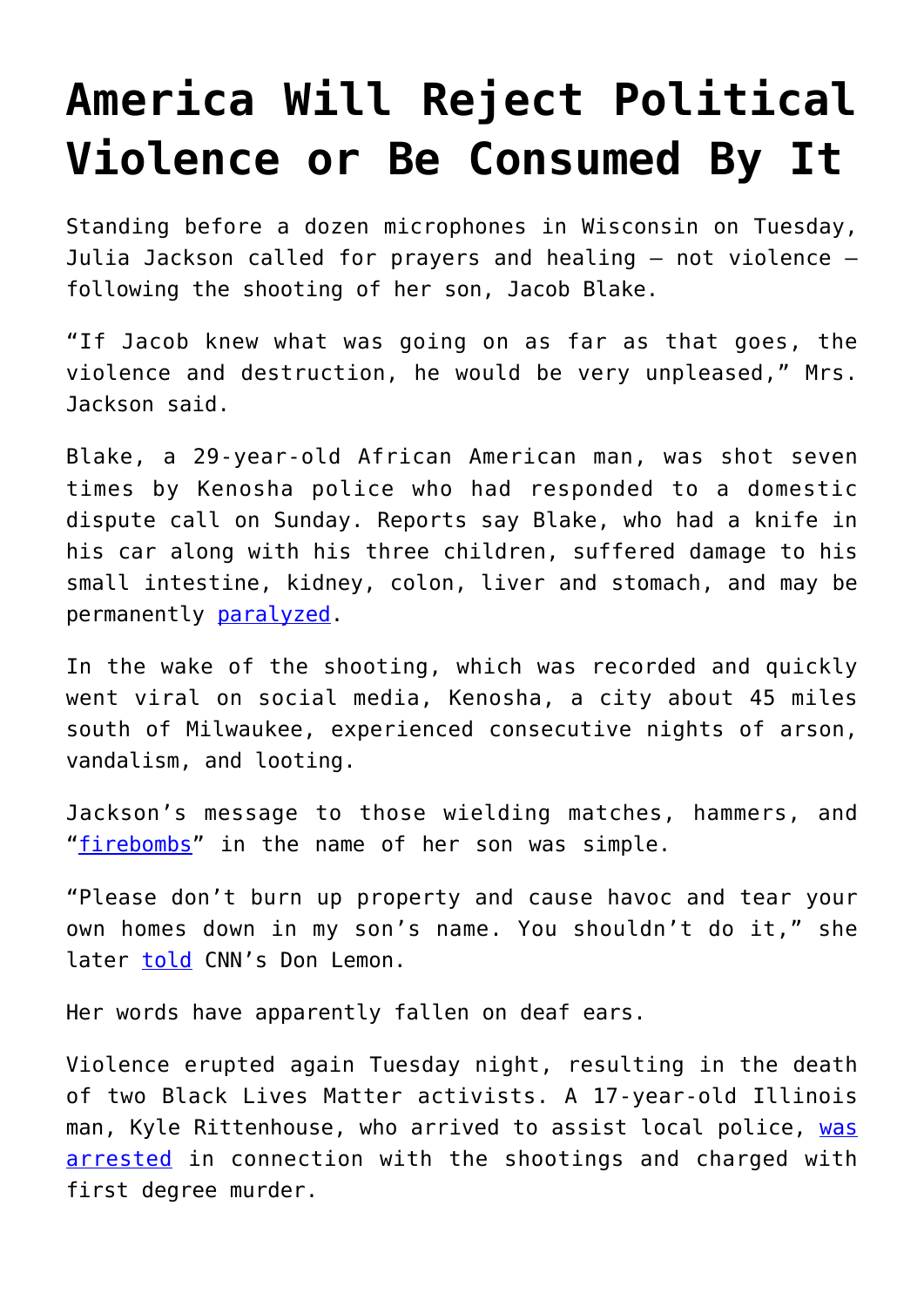The violence in Kenosha resembles similar spasms of violence that erupted across the country in the wake of the death of George Floyd, a 46-year-old African American from Minnesota who died at the hands of Minneapolis police while being arrested.

Floyd's death sparked discussion on police brutality, systemic racism, and social justice in America, as well as mass protests that at various points devolved into riots, looting, and other forms of violence. Cities such as Seattle, Minneapolis, and Portland saw police forces overwhelmed and forced to evacuate.

The summer of 2020 is already the worst season of political violence America has witnessed since the 1960s. Yet, unlike Jacob Blake's mother, many have been reluctant to condemn the violence. In fact, many have openly supported it.

Kellie Carter Jackson, an assistant professor of African studies at Wellesley College, defended the use of violence as a vehicle for political change.

"Many people are asking if violence is a valid means of producing social change. The hard and historical answer is yes," Carter Jackson [wrote](https://www.theatlantic.com/culture/archive/2020/06/riots-are-american-way-george-floyd-protests/612466/) in *The Atlantic* days after 75 fires were reported in Minneapolis. "Riots have a way of magnifying not merely the flaws in the system, but also the strength of those in power. The American Revolution was won with violence. The French Revolution was won with violence."

In a June event hosted by Oberlin College titled "After Minneapolis: A Teach-In on the George Floyd Uprising," Jennifer R. Garcia offered a similar defense of political violence, saying Floyd's death offered a great opportunity for change.

"Protests, even when there is violence, can make it a more salient issue, and can provide greater pressure on elected officials and candidates," [explained Garcia](https://vimeo.com/428627080), a professor of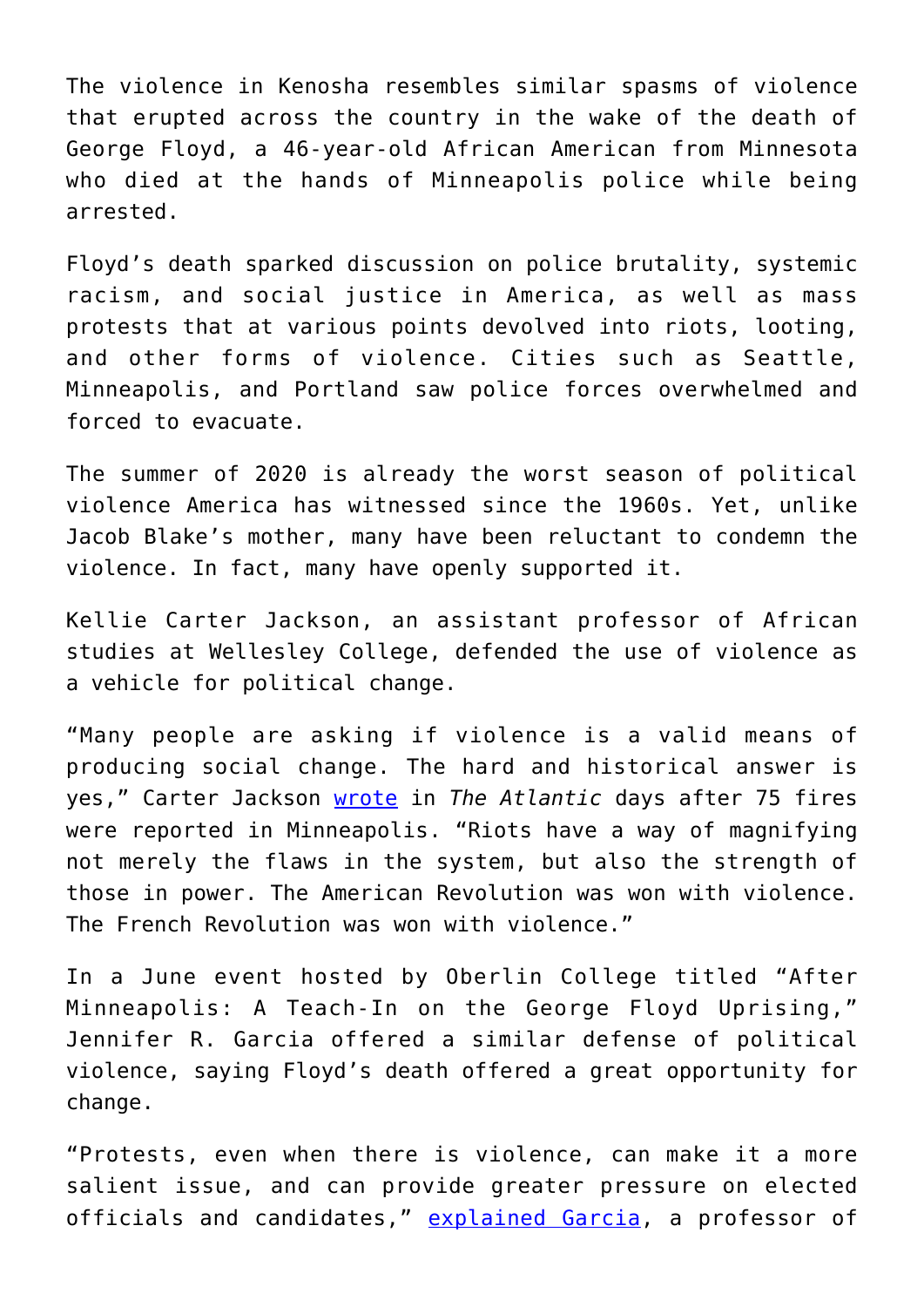comparative studies at Oberlin. "What we know in political science is that protest matters. And actually when we see destruction of buildings, when we see violence … we actually see greater response by elected officials."

*If you want to understand why America is getting more violent, listen to this Oberlin prof.*

*She cooly advocates violent protests because, as she explains, violence works.*

*She never mentions what will happen once the other side adopts the same tactic.*

## *[pic.twitter.com/IDybxsAtSV](https://t.co/IDybxsAtSV)*

*— Jon Miltimore (Parler: @Miltimore79) (@miltimore79) [July](https://twitter.com/miltimore79/status/1288231325221224449?ref_src=twsrc%5Etfw) [28, 2020](https://twitter.com/miltimore79/status/1288231325221224449?ref_src=twsrc%5Etfw)*

These defenses of violence were not slips of the tongue. They are well-reasoned and carefully thought out. Both Garcia and Carter Jackson defend violence for its political utility.

In some ways, this is not surprising. Violence has long been seen as the fertilizer of revolutions, a tool that can achieve rapid political change.

"Violence is the midwife of every old society pregnant with a new one," Karl Marx famously wrote.

Marx didn't just defend the use of violence. He saw violence as an inevitable component of political change. As the philosopher Hannah Arendt observed in her essay "On Violence," Marx didn't see violence as the cause of the revolution any more than birth pangs are what cause a child to be born. Both are simply natural byproducts of an unstoppable event.

For many progressives – conditioned to see the world between the narrow lens of [oppressed vs. oppressor](https://fee.org/articles/why-conservatives-cant-understand-liberals-and-vice-versa/) – the allure of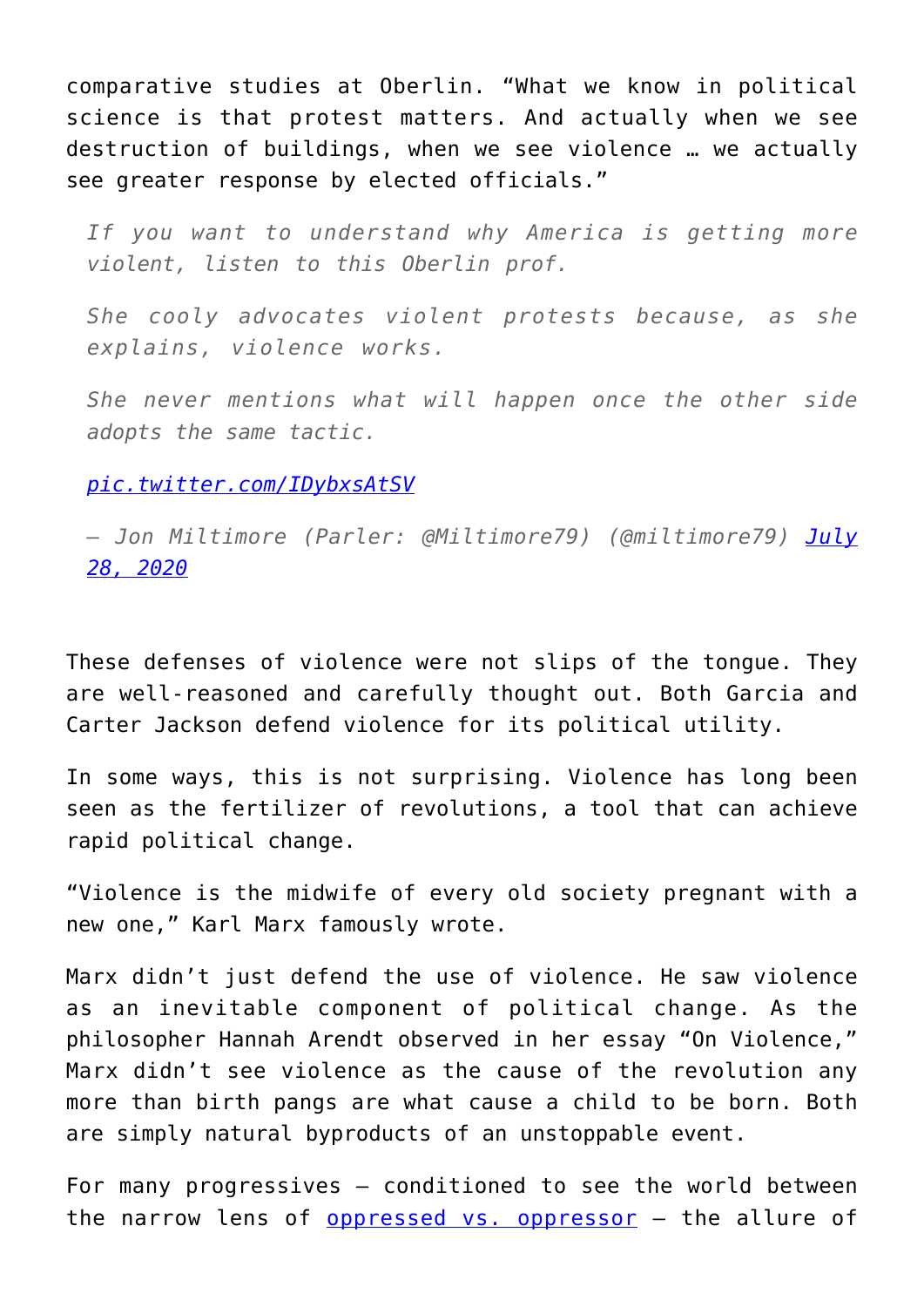violence is too great. It is seen as the sword the oppressed classes of the world can wield to sunder their metaphorical chains. A way for man to "re-create" himself, in the words of Jean Paul Sartre, allowing the "wretched of the earth" to "become men."

It's for this reason that many have been reluctant to condemn riots, looting, arson, intimidation, and physical attacks. Like Sartre, many see violence as the great equalizer for the oppressed.

*Elderly man defending store during Kenosha riots has jaw broken <https://t.co/HUHKBpCiug> [pic.twitter.com/wA85Vvg3Gm](https://t.co/wA85Vvg3Gm)*

*— New York Post (@nypost) [August 27, 2020](https://twitter.com/nypost/status/1298847988832505857?ref_src=twsrc%5Etfw)*

Despite its attractiveness to the intellectual class, there are at least three reasons to reject political violence. The first is that it is ineffective.

As Amitai Etzioni recently observed in *The National Interest*, evidence suggests nonviolent political movements have a much higher rate of success than violent ones. Etzioni, a Germanborn Israeli sociologist, points to research collected by University of Denver Professor Erica Chenoweth, who analyzed all major liberations movements – violent and non-violent – since 1900.

"Her data shows that from the 1960s to 2006 the success rate of nonviolent movements was consistently higher than that of violent movements, and, within recent decades, the success rate of violent movements decreased steeply while the success rate of nonviolent movements greatly increased," [writes](https://nationalinterest.org/feature/black-lives-matter-movement-must-solve-its-violence-problem-163732) Etzioni.

The ineffectiveness of violence might explain why many progressives around the country this week emerged to denounce various forms of violence after months of silence, including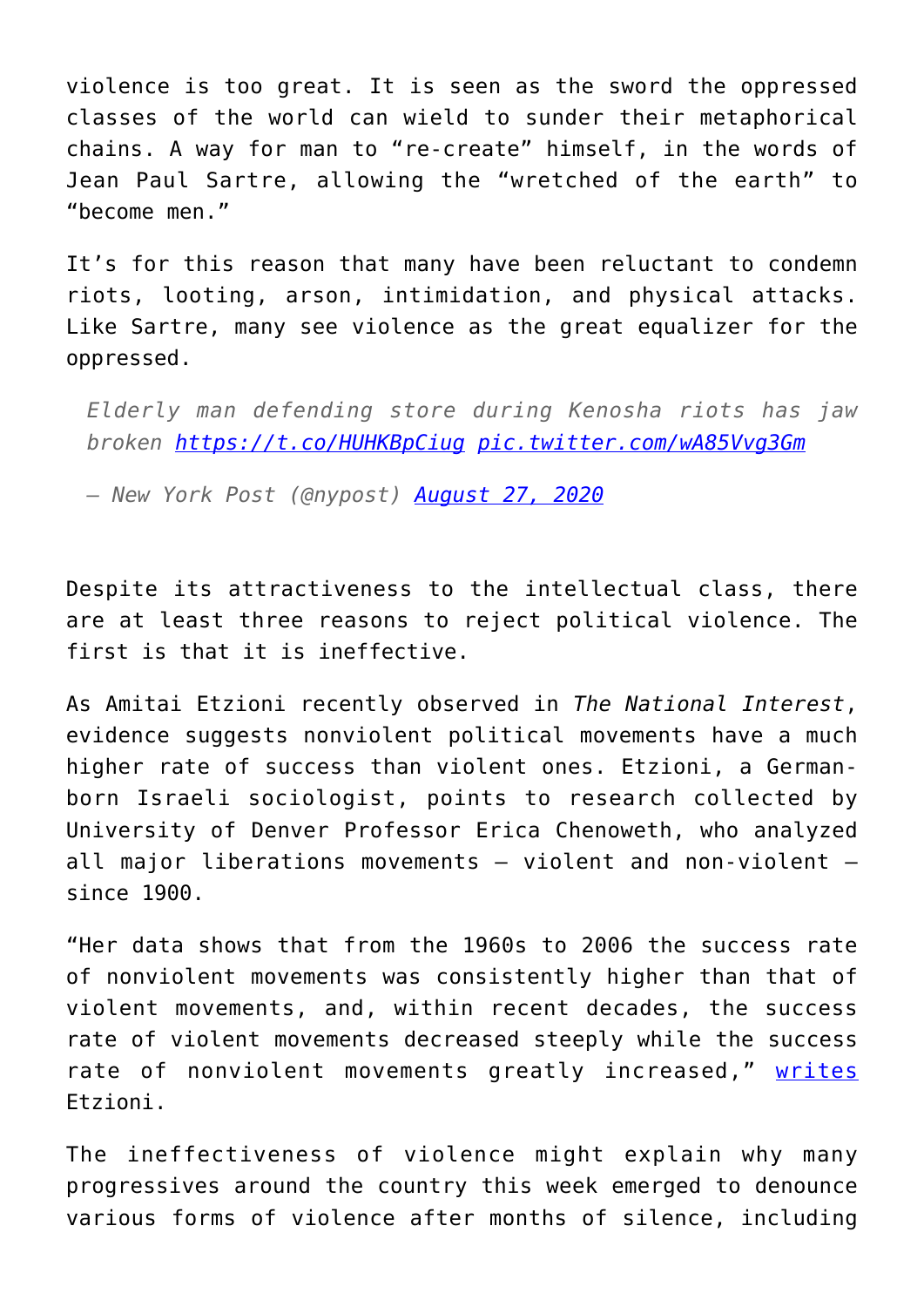Oregon Governor Kate Brown, Washington, DC Mayor Muriel Bowser, and CNN's Don Lemon.

Apparently Americans don't like it.

"The rioting has to stop," Lemon bluntly stated to fellow CNN host Chris Cuomo. "It's showing up in the polling, it's showing up in focus groups."

*"The rioting has to stop… it's showing up in the polling, it's showing up in focus groups." Don Lemon [pic.twitter.com/xiFsowHbhb](https://t.co/xiFsowHbhb)*

*— JohnWMarxII (@JohnWMarxII) [August 26, 2020](https://twitter.com/JohnWMarxII/status/1298596666434441217?ref_src=twsrc%5Etfw)*

*Let me be clear: It's time for the violence and vandalism to end so Portland can focus on the important work to be done to achieve real change for racial justice. Those who have committed acts of violence will be held accountable.*

*— Governor Kate Brown (@OregonGovBrown) [August 25, 2020](https://twitter.com/OregonGovBrown/status/1298355206753681408?ref_src=twsrc%5Etfw)*

*D.C. Mayor Bowser condemns protesters seen in viral video heckling diners <https://t.co/gBkfLjVDdj> [pic.twitter.com/uDVArlwxjc](https://t.co/uDVArlwxjc)*

*— The Hill (@thehill) [August 26, 2020](https://twitter.com/thehill/status/1298694721926320135?ref_src=twsrc%5Etfw)*

Secondly, even when political violence "succeeds," its fruits often turn out to be bitter indeed. Marx and company are not wrong about the potency of violence. It can indeed be a powerful tool in the hand of revolutionaries, but it's also a dangerous one as any student of history can see.

Nor is violence easily turned off once it begins.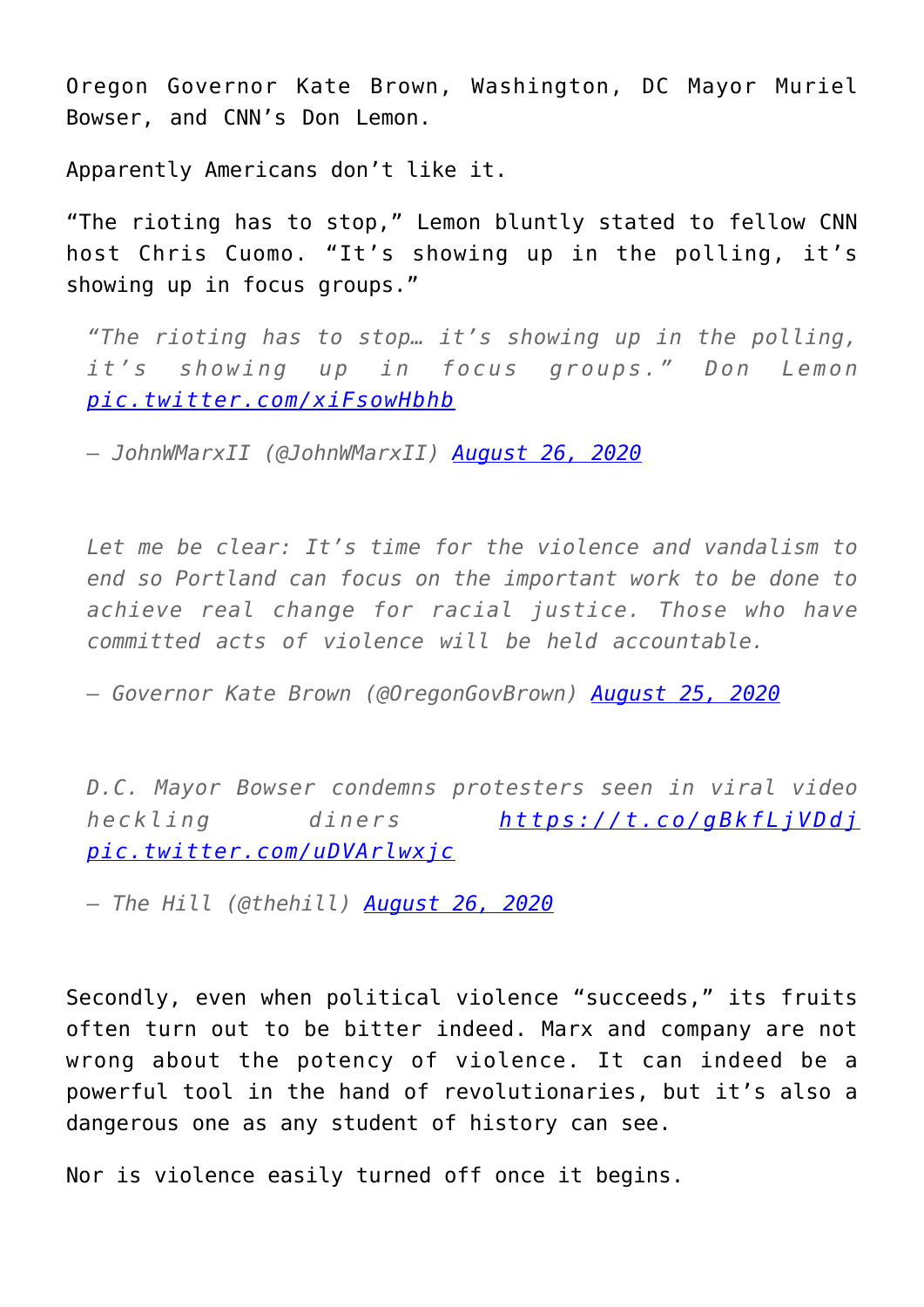The Jacobins in France were able to use violence [to seize](https://www.socialist.net/1783-jacobins.htm) [power,](https://www.socialist.net/1783-jacobins.htm) only to find they could not contain the violence they had unleashed. Russia under the Bolsheviks did not become a peaceful place once the Mensheviks were extinguished. (The same can be said of China under Mao and numerous other revolutions.)

Political violence tends to spin out of control, as Rev. Martin Luther King Jr. recognized. "Hate begets hate; violence begets violence," he [famously said.](https://en.wikipedia.org/wiki/Violence_begets_violence) "The ultimate weakness of violence is that it is a descending spiral begetting the very thing it seeks to destroy, instead of diminishing evil, it multiplies it."

King's words are a reference to Matthew 26:52, where Jesus of Nazareth orders his disciple Simon Peter to stay his sword as Jesus is arrested by the Romans.

"Put your sword back in its place," Jesus said to him, "for all who draw the sword will die by the sword."

This brings us to the third reason to oppose political violence: many view it as morally wrong.

For some – from the seventeenth-century Anabaptists and Colonial-era Quakers to figures such as Leo Tolstoy and Mohandas Gandhi, whose non-violent resistance inspired MLK – this means rejecting all forms of violence, even self-defense.

Many, however, have found the Non-Aggression Principle a more workable moral philosophy to live by. The economist Murray Rothbard notes that the principle has a caveat that pacifism lacks.

"The fundamental axiom of libertarian theory is that no one may threaten or commit violence ("aggress") against another man's person or property," Rothbard [wrote.](https://mises.org/library/rothbard-reader/html/c/404) "Violence may be employed only against the man who commits such violence; that is, only defensively against the aggressive violence of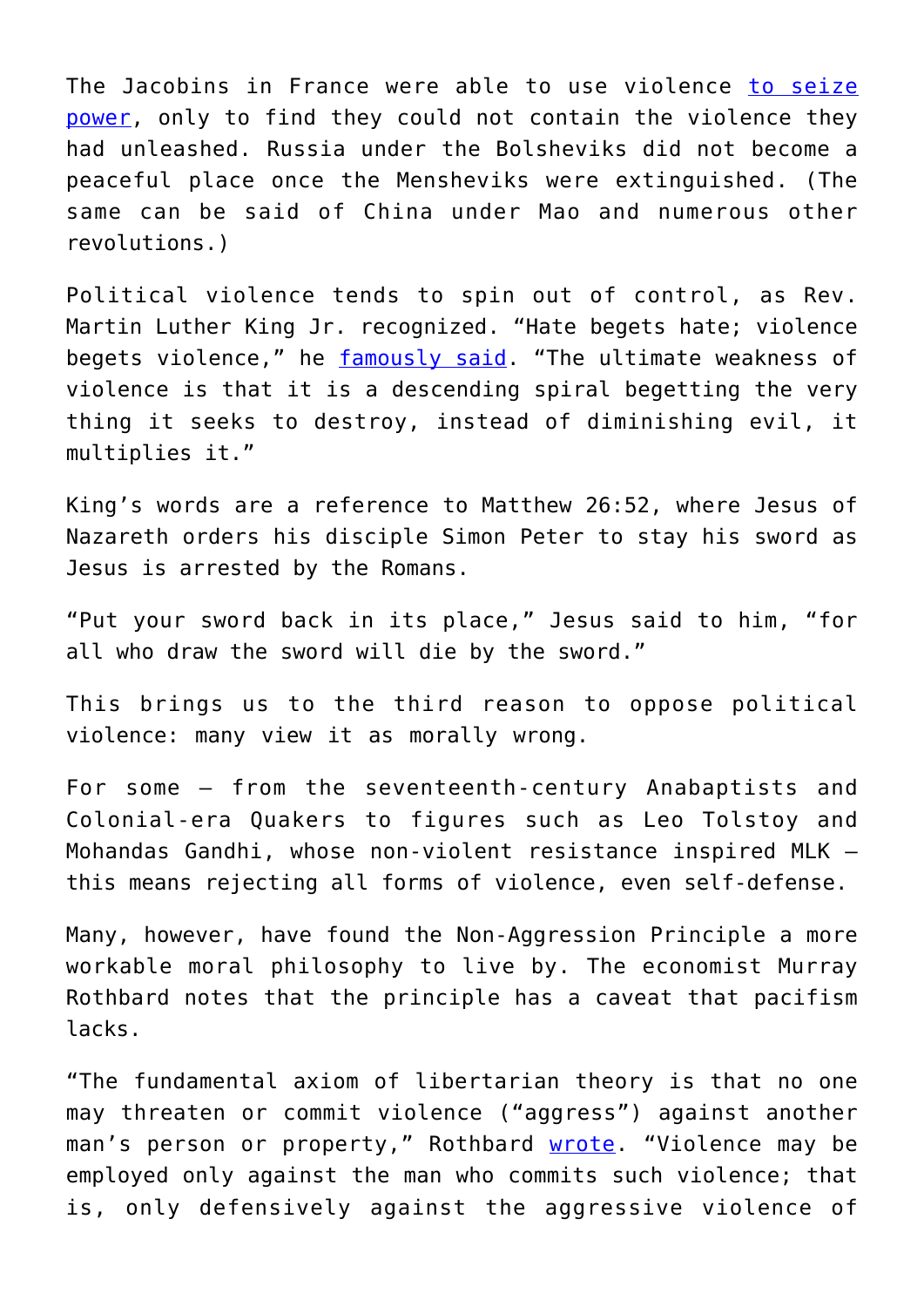another."

The current wave of violence in America does not meet this standard. Seeking to create political change by attacking innocent third parties, such as small business owners, random citizens and their property, is aggression.

Let's say that the police shootings of George Floyd and Jacob Blake were unjustified. According to the Non-Aggression Principle, that would mean that Floyd and Blake would have been justified in defending themselves. It also would mean that the victims and his family would be justified in securing restitution from those responsible for the shooting. But it would not justify assault, looting, vandalism, and arson perpetrated against innocent people who happen to live in the area of the shooting.

As one stunned Kenoshan whose business was burned down put it simply, "We didn't do anything to anybody. Why did we deserve  $it?"$ 

*"We didn't do anything to anybody. Why did we deserve it?," says a small business owner in [#Kenosha](https://twitter.com/hashtag/Kenosha?src=hash&ref_src=twsrc%5Etfw) after his business was burned down by rioters in the city.[pic.twitter.com/8pNC2jFx4b](https://t.co/8pNC2jFx4b)*

*— Daily Caller (@DailyCaller) [August 25, 2020](https://twitter.com/DailyCaller/status/1298309328013864966?ref_src=twsrc%5Etfw)*

And regardless of who was at fault in the shooting involving Kyle Rittenhouse, it was precipitated by the mass political violence against innocent third parties that had engulfed Kenosha. Aggressive violence begets violence.

By creating innocent victims, aggressive political violence also alienates those who might otherwise sympathize with a particular cause, which explains why it is so counterproductive, as discussed above.